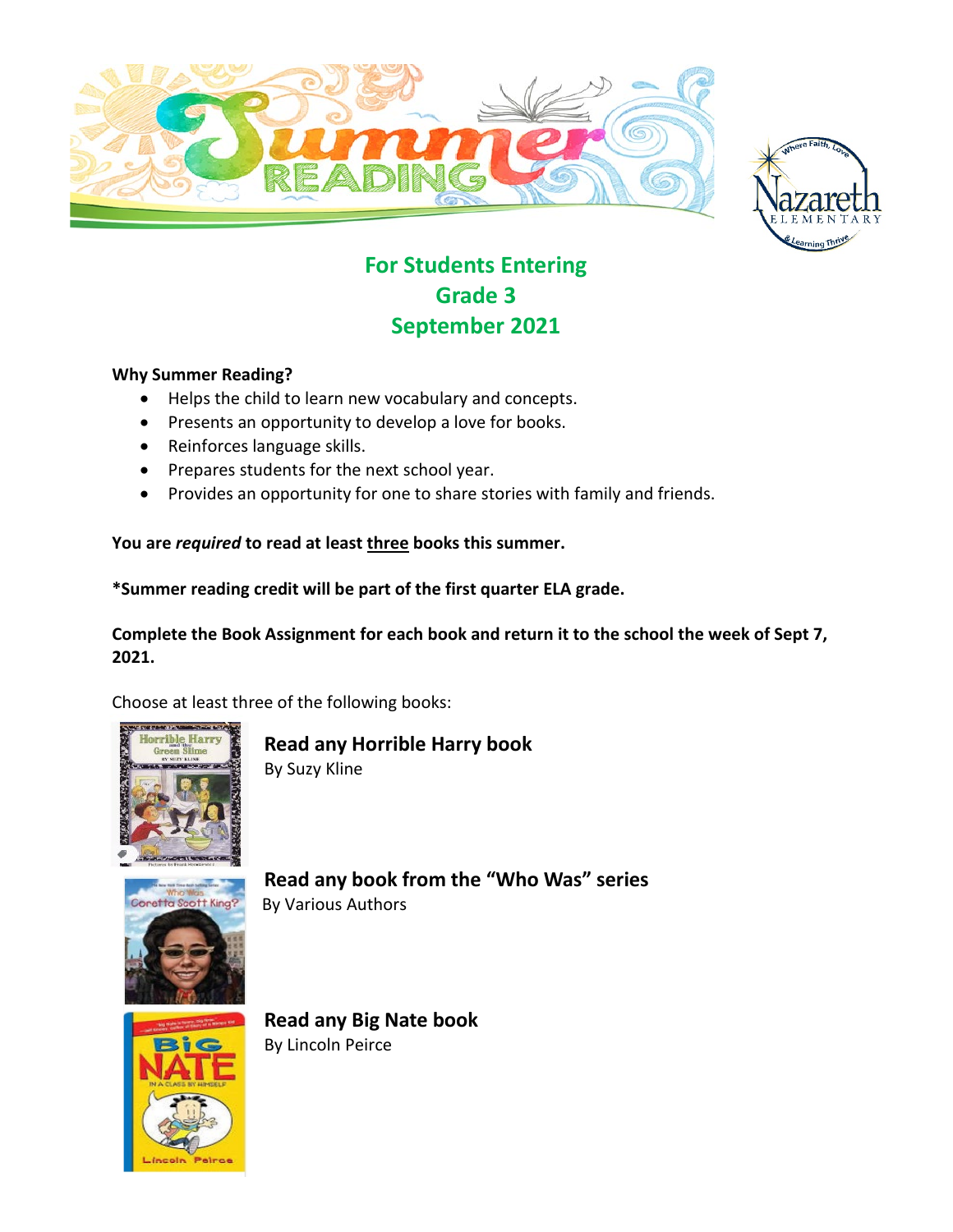## **Read any Cam Jansen Mystery Book**



By David A. Alder



## **Read any book by Shel Silverstein**



## **The One and Only Shrek! Plus 5 Other Stories**

By William Steig

Contains six previously published stories: Shrek! The Amazing Bone, Brave Irene, Spinky Sulks, Doctor De Soto, Caleb & Kate.



#### **Stone Fox**

By John Reynolds Gardiner

Little Willy, who lives with his grandfather on a farm in Wyoming. When Grandfather falls ill, Little Willy decides to enter and win the National Dogsled Race - the prize money would save the farm and his grandfather.



## **I Was a Third Grade Spy**

By Mary Jane Auch

Brian's dog Arful suddenly begins talking so Brian and his two friends send the dog to find out what their friends are planning for the school talent show.



#### **Just Grace**

By Charise Mericle Harper

Misnamed by her teacher, seven-year-old Just Grace prides herself on being empathetic, but when she tries to help a neighbor feel better, her good intentions backfire.



## **How to Be Cool In the Third Grade**

By Betsy Duffey

When Robbie York is marked as a target by a bully at school, he decides that the only way to survive the third grade is by being cool.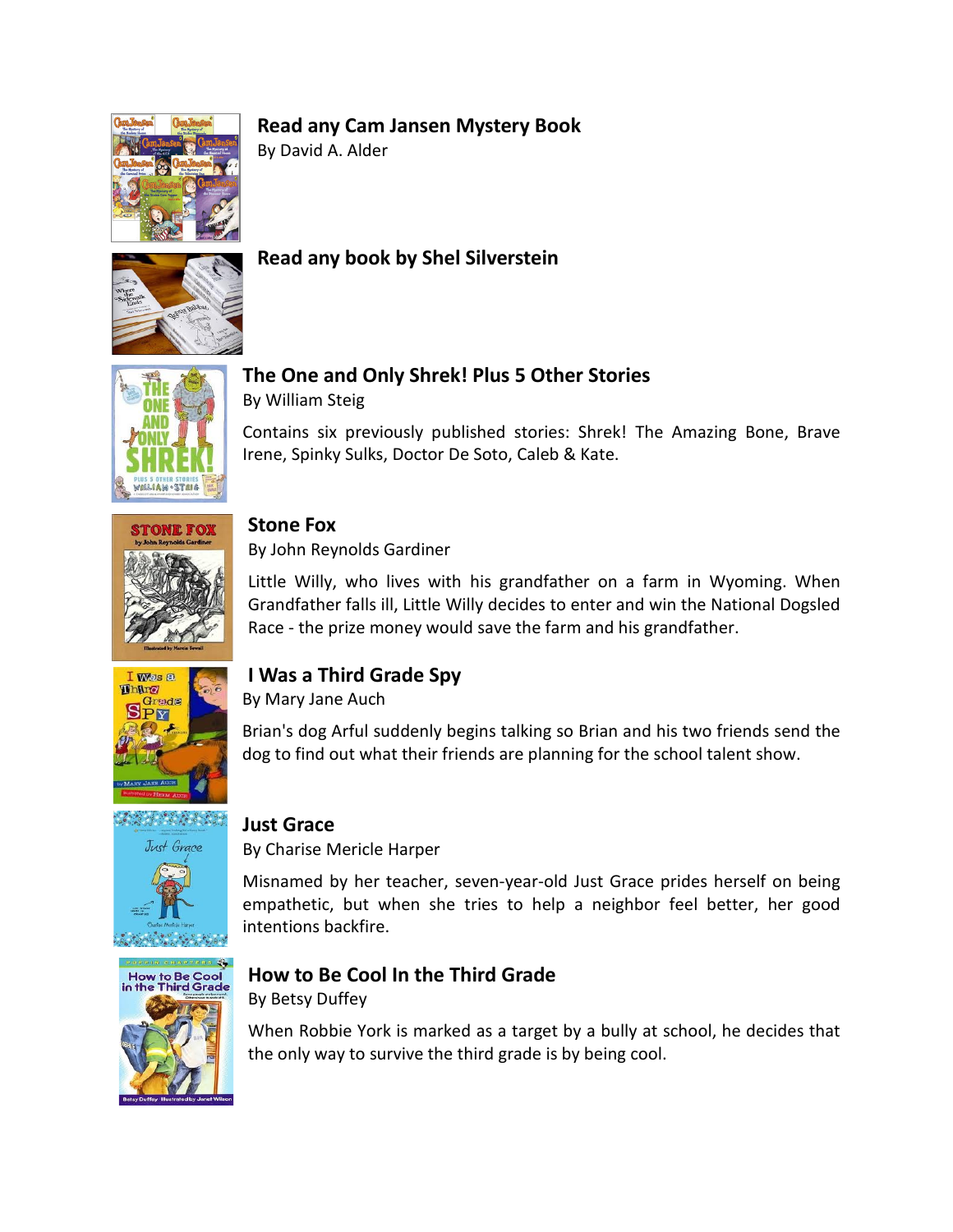#### **Copies of these books are available at:**

- **EQ** The public library
	- o Some libraries in Monroe County are offering curbside pickup this summer.
	- o You can also access ebooks through the Monroe County Library website found at [https://libraryweb.org/.](https://libraryweb.org/) Click the **Ebooks and More** link to find out how to use your library card to download ebooks right to your electronic device.

**Ebooks & More** 



**EQ** Many bookstores

Learn & Play

Monroe County Libraries are also offering many resources and virtual programming for kids and families this year. Check out the **Learn & Play** link on the Monroe County Library website for entertainment and educational resources.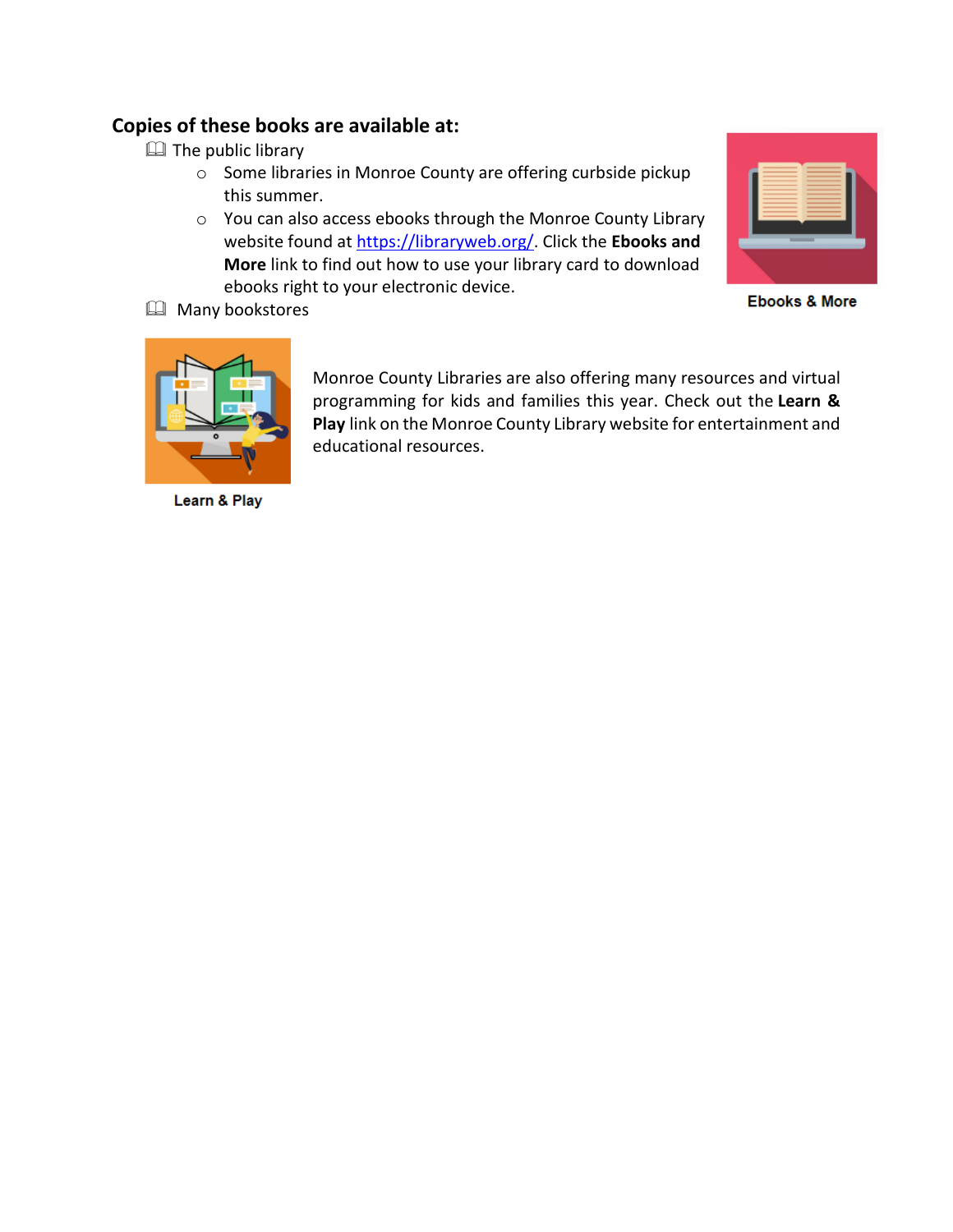## **Nazareth Elementary Reading Assignment for Students Entering Grade 3**



Student Name

For each book that you read this summer, create a book cover, including title and author. Write three sentences that summarize the main idea in the book OR write three sentences that tell about your favorite part of the book.

Write in complete sentences, use capital letters and punctuation marks, check spelling, and write neatly.

 $\mathcal{L}_\mathcal{L} = \{ \mathcal{L}_\mathcal{L} = \{ \mathcal{L}_\mathcal{L} = \{ \mathcal{L}_\mathcal{L} = \{ \mathcal{L}_\mathcal{L} = \{ \mathcal{L}_\mathcal{L} = \{ \mathcal{L}_\mathcal{L} = \{ \mathcal{L}_\mathcal{L} = \{ \mathcal{L}_\mathcal{L} = \{ \mathcal{L}_\mathcal{L} = \{ \mathcal{L}_\mathcal{L} = \{ \mathcal{L}_\mathcal{L} = \{ \mathcal{L}_\mathcal{L} = \{ \mathcal{L}_\mathcal{L} = \{ \mathcal{L}_\mathcal{$ 

 $\mathcal{L}_\mathcal{L} = \{ \mathcal{L}_\mathcal{L} = \{ \mathcal{L}_\mathcal{L} = \{ \mathcal{L}_\mathcal{L} = \{ \mathcal{L}_\mathcal{L} = \{ \mathcal{L}_\mathcal{L} = \{ \mathcal{L}_\mathcal{L} = \{ \mathcal{L}_\mathcal{L} = \{ \mathcal{L}_\mathcal{L} = \{ \mathcal{L}_\mathcal{L} = \{ \mathcal{L}_\mathcal{L} = \{ \mathcal{L}_\mathcal{L} = \{ \mathcal{L}_\mathcal{L} = \{ \mathcal{L}_\mathcal{L} = \{ \mathcal{L}_\mathcal{$ 

 $\mathcal{L}_\mathcal{L} = \mathcal{L}_\mathcal{L} = \mathcal{L}_\mathcal{L} = \mathcal{L}_\mathcal{L} = \mathcal{L}_\mathcal{L} = \mathcal{L}_\mathcal{L} = \mathcal{L}_\mathcal{L} = \mathcal{L}_\mathcal{L} = \mathcal{L}_\mathcal{L} = \mathcal{L}_\mathcal{L} = \mathcal{L}_\mathcal{L} = \mathcal{L}_\mathcal{L} = \mathcal{L}_\mathcal{L} = \mathcal{L}_\mathcal{L} = \mathcal{L}_\mathcal{L} = \mathcal{L}_\mathcal{L} = \mathcal{L}_\mathcal{L}$ 

 $\mathcal{L}_\mathcal{L} = \{ \mathcal{L}_\mathcal{L} = \{ \mathcal{L}_\mathcal{L} = \{ \mathcal{L}_\mathcal{L} = \{ \mathcal{L}_\mathcal{L} = \{ \mathcal{L}_\mathcal{L} = \{ \mathcal{L}_\mathcal{L} = \{ \mathcal{L}_\mathcal{L} = \{ \mathcal{L}_\mathcal{L} = \{ \mathcal{L}_\mathcal{L} = \{ \mathcal{L}_\mathcal{L} = \{ \mathcal{L}_\mathcal{L} = \{ \mathcal{L}_\mathcal{L} = \{ \mathcal{L}_\mathcal{L} = \{ \mathcal{L}_\mathcal{$ 

 $\mathcal{L}_\mathcal{L} = \mathcal{L}_\mathcal{L} = \mathcal{L}_\mathcal{L} = \mathcal{L}_\mathcal{L} = \mathcal{L}_\mathcal{L} = \mathcal{L}_\mathcal{L} = \mathcal{L}_\mathcal{L} = \mathcal{L}_\mathcal{L} = \mathcal{L}_\mathcal{L} = \mathcal{L}_\mathcal{L} = \mathcal{L}_\mathcal{L} = \mathcal{L}_\mathcal{L} = \mathcal{L}_\mathcal{L} = \mathcal{L}_\mathcal{L} = \mathcal{L}_\mathcal{L} = \mathcal{L}_\mathcal{L} = \mathcal{L}_\mathcal{L}$ 

 $\mathcal{L}_\mathcal{L} = \mathcal{L}_\mathcal{L} = \mathcal{L}_\mathcal{L} = \mathcal{L}_\mathcal{L} = \mathcal{L}_\mathcal{L} = \mathcal{L}_\mathcal{L} = \mathcal{L}_\mathcal{L} = \mathcal{L}_\mathcal{L} = \mathcal{L}_\mathcal{L} = \mathcal{L}_\mathcal{L} = \mathcal{L}_\mathcal{L} = \mathcal{L}_\mathcal{L} = \mathcal{L}_\mathcal{L} = \mathcal{L}_\mathcal{L} = \mathcal{L}_\mathcal{L} = \mathcal{L}_\mathcal{L} = \mathcal{L}_\mathcal{L}$ 

 $\mathcal{L}_\mathcal{L} = \{ \mathcal{L}_\mathcal{L} = \{ \mathcal{L}_\mathcal{L} = \{ \mathcal{L}_\mathcal{L} = \{ \mathcal{L}_\mathcal{L} = \{ \mathcal{L}_\mathcal{L} = \{ \mathcal{L}_\mathcal{L} = \{ \mathcal{L}_\mathcal{L} = \{ \mathcal{L}_\mathcal{L} = \{ \mathcal{L}_\mathcal{L} = \{ \mathcal{L}_\mathcal{L} = \{ \mathcal{L}_\mathcal{L} = \{ \mathcal{L}_\mathcal{L} = \{ \mathcal{L}_\mathcal{L} = \{ \mathcal{L}_\mathcal{$ 

**Book #1** - Date: \_\_\_\_\_\_\_\_\_\_\_\_\_\_\_\_\_\_\_\_\_\_\_\_\_\_\_\_